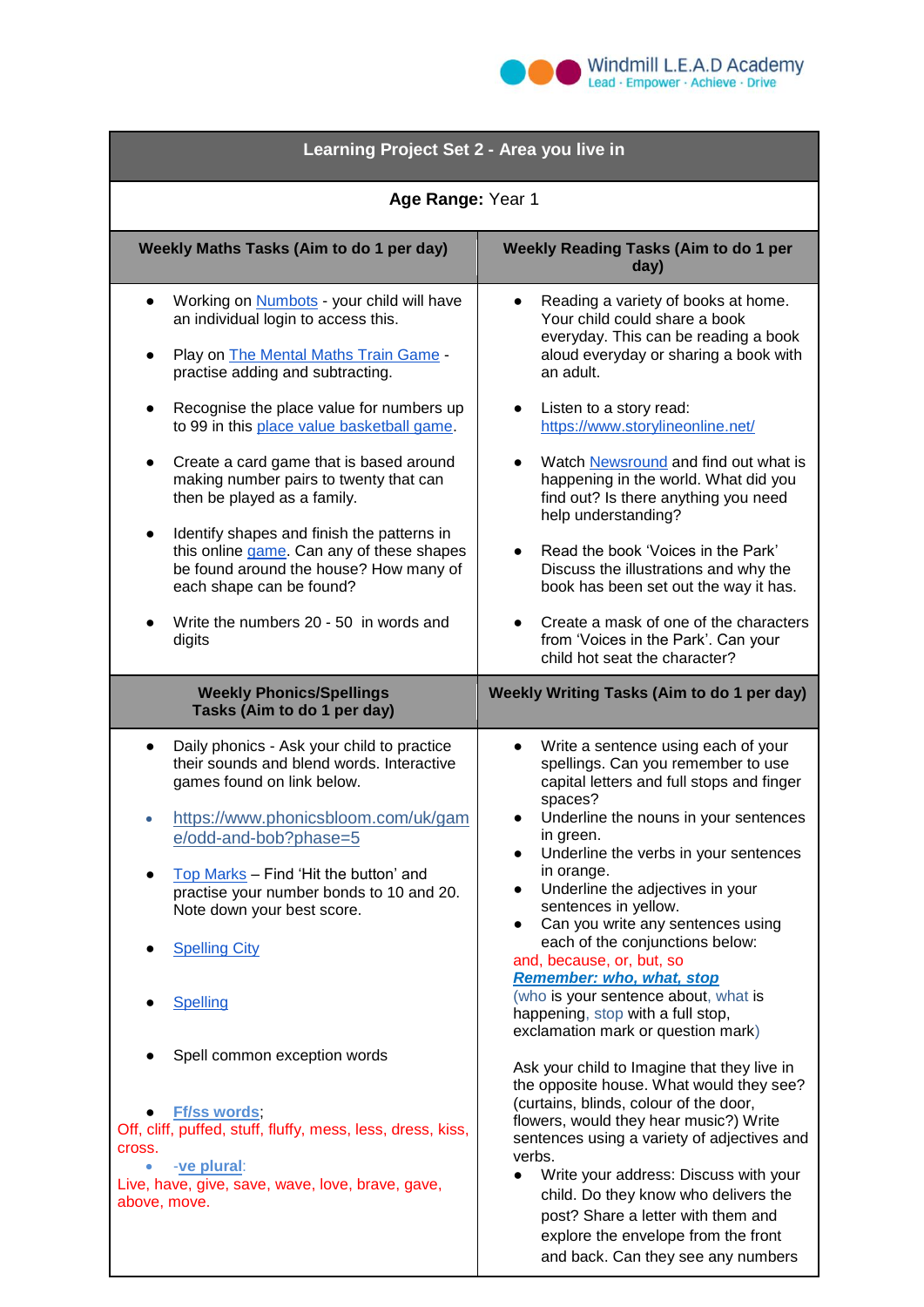on the front or back of the envelope? What do they mean? Who is the letter addressed to? Ask your child to write their address on the envelope. Discuss the postcode and any capital letters?

Write a letter/e-mail to a family member or friend.

**Learning Project - to be done throughout the week: Where do you live?** 

**The project this week aims to provide opportunities for your child to learn more about the area in which they live. Learning may focus on your local area, famous people, key landmarks and links to your city.**

## **To develop knowledge of the location of significant places:**

Ask your child to look at where they live. What can they see outside the window in the front of their house? At the back of their house? What shops could they find near them? Do they know the name of their street? Can they create an exciting street sign with their street name? Find a map and locate Nottingham. What towns/cities are next to Nottingham?

**My address:** Support your child to find out your address. Can they find the number on your door? Can they write the number in digits and words? What number is on your neighbours' doors? Are they odd or even numbers? Can they spot a number pattern? Can they draw a number line with their street numbers on.

Can they write their address? Can they write a letter to a teacher at school? They could tell their teacher about where they live and things about their local area.

**My house:** Discuss with your child what their house looks like inside and outside? How many bedrooms does it have? Who has the biggest bedroom? Who has the smallest? Ask them to look outside their window and see if they can spot a house different to their own.

Can they draw their house? How many windows at the front? How many windows at the back? Do you have one door or two? In a special bag - could you (with adult support) place things that make it your home? Why would you pick those items?

**Draw a picture of your street**. Support your child to take a look at the street and buildings around where they live using google maps (satellite image). Can they draw a map? Can they Dot the route they take to school or to their favourite shop?

**Shape hunt**: Take your child on a shape hunt around their house and garden. Look at the different shapes of the windows, doors, and houses. Can they name them? Are they 2D or 3D shapes?